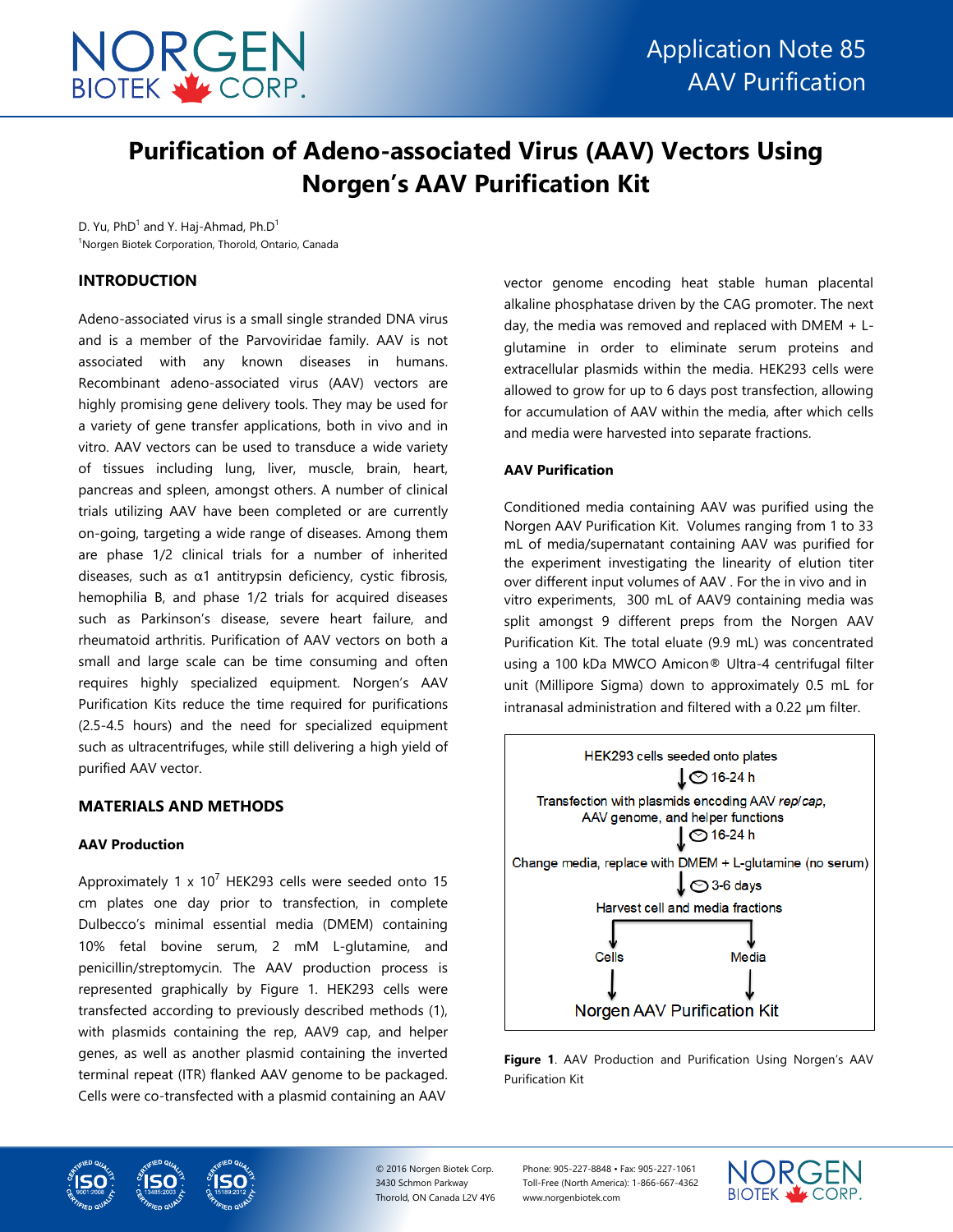#### **DNA Extraction**

Five µL of eluted AAV samples were transferred into PCR tubes. Four µL of Enzyme Incubation Buffer (Norgen's RNase-Free DNase I Kit, Cat# 25710) was added to each sample. Norgen DNAse I (2 U) was also added to each sample to digest contaminating non-viral DNA. Samples were then incubated at 37°C for 30 minutes. EDTA was added to a final concentration of 5 mM before heating the samples at 90°C for 20 minutes in order to inactivate the DNAse.

#### **qPCR Quantification**

The extracted AAV DNA was then utilized as template in a real-time PCR reaction. In short, 1 µL of extracted DNA was added to 20 µL of real-time PCR reaction mixture containing TaqMan probe (0.2 mM) and primers (0.5 mM) specific for the AAV2 ITR. The specific probe and primers have been described previously (2). The PCR reactions were amplified under the following conditions: 95°C for 5 minutes for an initial denaturation, 40 cycles of 95°C for 15 second for denaturation and 60°C for 30 seconds for annealing and extension. The reaction was run on a CFX 96 real-time system (Bio-Rad).

#### *In vitro* **Transduction with AAV**

HTX cells were seeded into 10 cm or 6 well dishes so that they would become confluent the next day. Upon reaching confluency, 50 µL of purified vector was pipetted onto cells. Either AAV9 or a bovine AAV isolate (AAV-Ca) was used. Plates were rocked gently back and forth to disperse the vector across the monolayer. Cells were fixed with 2% paraformaldehyde/PBS 48 hours post transduction, and washed 3 times with PBS. Endogenous alkaline phosphatase (AP) was heat inactivated by heating at 68°C for 1 hour. Heat stable AP within the cell monolayer was stained using AP buffer containing 100 mM Tris pH 8.5, 100 mM NaCl, 50 mM MgCl<sub>2</sub> and the addition of substrates 5-Bromo-4chloro-3-indolyl phosphate (Sigma Aldrich) and Nitroblue tetrazolium (Invitrogen).

# *In vivo* **administration of AAV**

Following concentration with the Amicon Ultra-4 (100 K MWCO), the titer was 4 x  $10^{11}$  ss genomes/mL in a 500 µL volume. This was divided amongst 2 different C57BL/6 mice  $(-1 \times 10^{11}$  ss genomes per mouse). To target the mouse respiratory tract, AAV was administered using a modified intranasal technique as described previously (3). Mouse



# **RESULTS AND DISCUSSION**

AAV was purified using Norgen's AAV Purification Kit. Different volumes of input were purified in order to determine AAV recovery across a range of input amounts. For the Norgen AAV Purification Kit, cells and supernatant volumes ranging from 1 mL to 33 mL were purified (Figure 2). A linear increase in vector recovery  $(R^2=0.99)$  was observed for these different volumes, demonstrating that the purification process was effective for a range of sample volumes and that the resin did not reach saturation over the range of volumes tested.



**Figure 2**. Copy number of single stranded AAV genomes for Norgen AAV Purification Kit elutions purified from 1, 10, or 33 mL of input consisting of supernatant from transiently transfected AAV producer cells. A linear increase in elution copy number across different input volumes demonstrates the utility of the Norgen AAV Purification Kit for small scale AAV purification.



**AAV9 Bovine AAV(AAV-Ca)**

**Figure 3.** HTX cells transduced with 50 µL eluted vector from the Norgen AAV Purification Kit. Both AAV9 and bovine AAV (isolate AAV-Ca) were tested *in vitro* on HTX cells. Dark/purple staining represents cells that have been transduced by AAV.





© 2018 Norgen Biotek Corp. 3430 Schmon Parkway Thorold, ON Canada L2V 4Y6 Phone: 905-227-8848 • Fax: 905-227-1061 Toll-Free (North America): 1-866-667-4362 www.norgenbiotek.com